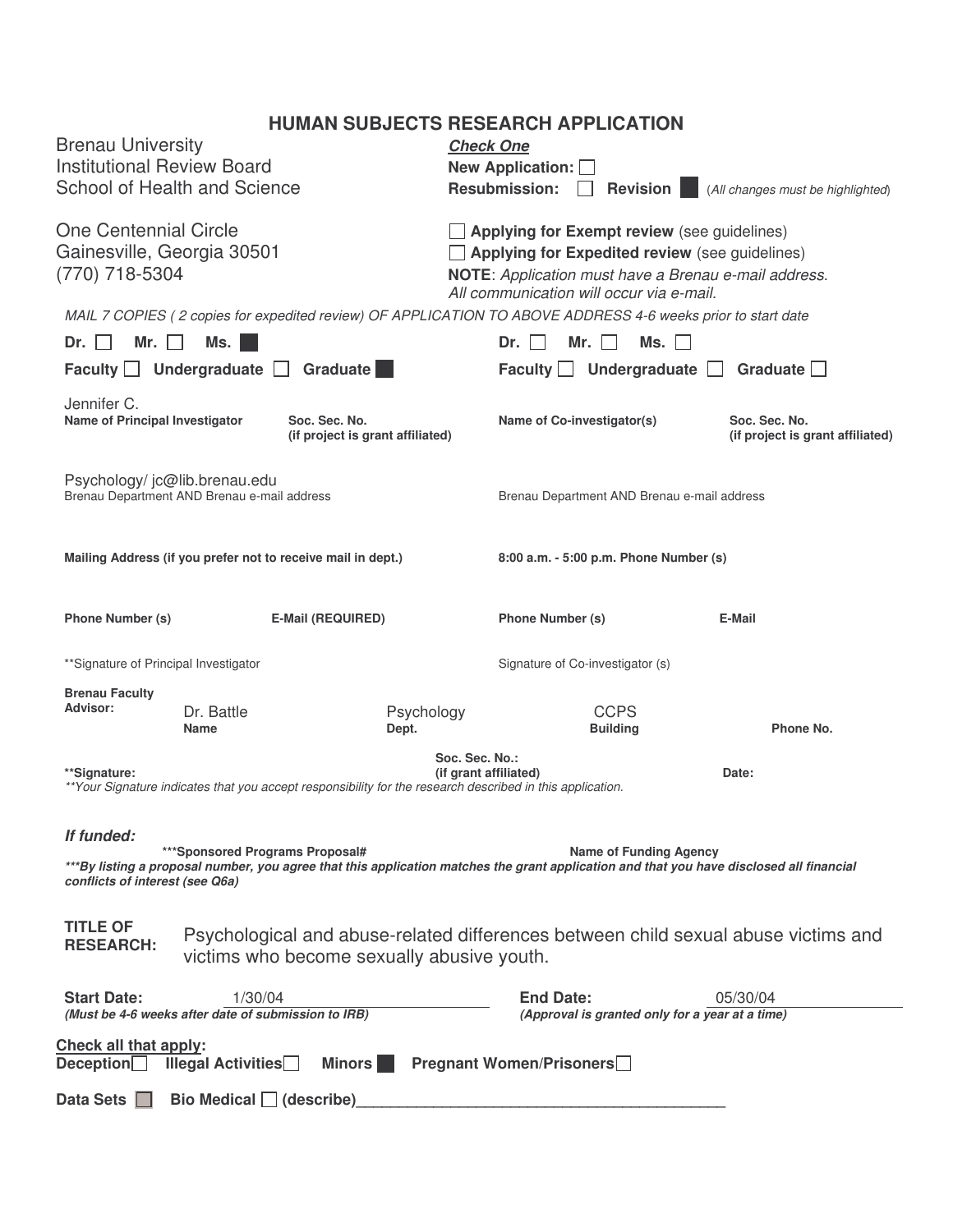# **HUMAN SUBJECTS RESEARCH APPLICATION**

1. **PROBLEM ABSTRACT:** *State rationale and research question or hypothesis (why is this study important and what do you expect to learn?)*.

The purpose of this study is to determine differences in child sexual abuse victims and child sexual abuse victims who become sexually abusive towards others. The differences determined can be used to better preventative interventions for sexually abused victims in order to prevent them from becoming sexually abusive towards others. The Hypotheses are as follows: Victims who wait a longer period of time before disclosure after initial victimization are more likely to become sexually abusive youth. Victims who have a close relationship to the perpetrator are more likely to become sexually abusive youth. Victims who are at a younger age at initial victimization are more likely to become sexually abusive youth. Victims who have a same-sex perpetrator are more likely to become sexually abusive youth. Victims who have lower levels of social support at time of disclosure are more likely to become sexually abusive youth. Victims who have low self-concept are more likely to become sexually abusive youth. Victims who have post traumatic stress symptoms related to the abuse are more likely to become sexually abusive youth.

2. **RESEARCH DESIGN:** *Identify specific factors or variables, conditions or groups and any control conditions in your study. Indicate the number of research participants assigned to each condition or group, and describe plans for data analysis*.

The study will consist of two groups: a child sexual abuse victim group and a child sexual abuse victimperpetrator group. . The victim group will include children have been the victim of sexual abuse but who have never acted out sexually on other children. The victim-perpetrator group will include children who have been the victim of sexual abuse and have also acted out sexually on other children. There will be 20 participants in each group. Predictors include: age at time of initial victimization, identity and gender of perpetrator, length of time for disclosure after initial victimization, amount of social support after initial disclosure of abuse, post-traumatic stress symptoms, and level of self-concept. Data will be analyzed statistically using chi-square and logistic regression on SPSS version 11.0.

#### 3. **RESEARCH SUBJECTS:**

a. *List maximum number of subjects 40 , targeted age group/ range 8-17 (specified in years); targeted gender* selection not based on gender, but an attempt will be made to have fairly equal groups; *targeted ethnicity/ race* selection not based on ethnicity

b. *Method of selection and recruitment - list inclusion and exclusion criteria. Describe the recruitment procedures (including all follow-ups).*

Forty children/adolescents will be recruited from Family Relations Program/Project Pathfinder in which both victims and victim-perpetrators are provided with clinical treatment, social support, and education regarding sexual abuse. The participants will be divided into two groups on the basis of whether they are child sexual abuse victims or child sexual abuse victims who are or have been sexually abusive towards others. Twenty children/adolescents will make up the victims group and twenty children/adolescents will make up the victim-perpetrators group. Participants in the victims group will be selected based on having been a victim of sexual abuse in the past and participants in the victim-perpetrator group will be selected based on having been a victim of sexual abuse in the past and then in turn having sexually perpetrated against an other(s). Also, participants will be selected based on their legal guardian's willingness to sign informed consent for participation in the research study, as well as the participant's willingness to sign informed assent.

c. *The activity described in this application involves another institution (e.g. school,*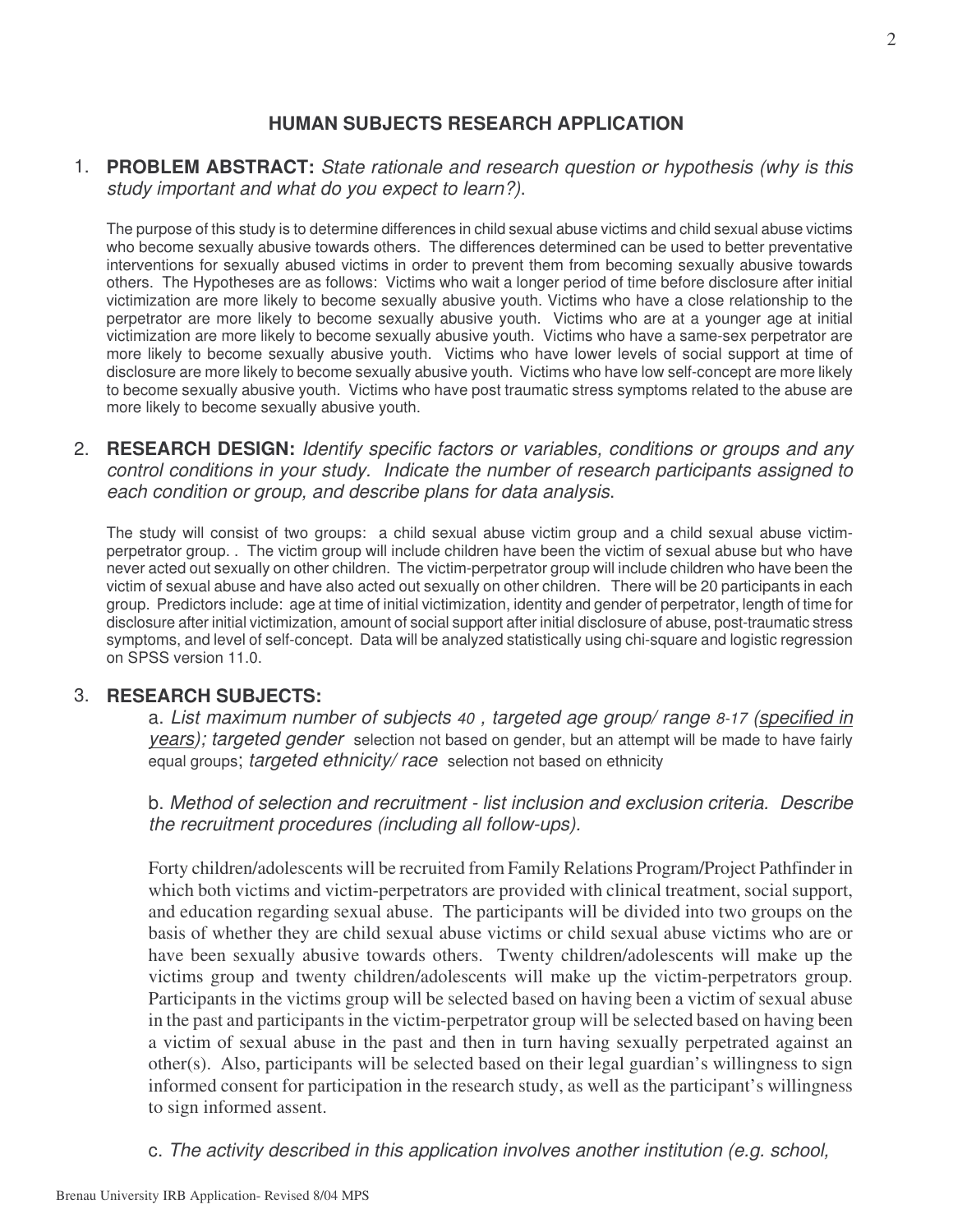*university, hospital etc.) and/or another country.* Yes No *If yes, provide the following details:*

- 1) Name of institution: Family Relations Program/Project Pathfinder
- 2*)* County and state: Hall, Georgia
- 3) Country: USA
- 4) *Written letter of authorization (on official letterhead only*)/ IRB approval: Attached: Pending:

d. *Is there any working relationship between the researcher and the subjects*? Yes No , *If yes*, *explain*.

Yes, the researcher, research assistants, or therapists will be administering the Children's Impact of Traumatic Events Scale –Revised to participants in an interview format and Piers-Harris Self-Concept Scale-2 to participants.

# e. *Describe any incentives (payment, gifts, extra credit). Extra credit cannot be offered unless there are equal non-research options available for research using students*

The participants will not paid to participate in the study in order to ensure that the study will be non-coercive; however, while participants are administered the assessments, they will provided with refreshments to compensate for their time and effort.

4. **PROCEDURES**: *State in chronological order what a subject is expected to do and what the researcher will do during the interaction. Indicate time commitment for each research activity*. *And detail any follow-up.*

Participants and their legal guardians will be individually informed of the procedure of the study and confidentiality in an understandable manner and will be asked to repeat details in order to ensure understanding. Participants and their legal guardians will be notified of the limitations to confidentiality, in which information obtained from the participants will not be kept confidential such as if there is a subpoena from court or if there were threats of or instances of harm to self, others, or current or past child abuse which has not been previously disclosed. All participants and their legal guardians will be made aware that this study is voluntary and will be told that they may discontinue participation at any point during the study.

Once informed consent and informed assent are received, the examiner then will complete a chart review in which information related to the sexual abuse, such as gender and identity of the perpetrator, time of disclosure after sexual abuse occurred, and age in which the participant was initially victimized, is gathered. Next the participants will be asked to complete a form that is used to gather demographic information. Once demographic information is obtained, the assessments, the Piers-Harris Self-Concept Scale (used to measure self-concept) and the Children's Impact of Events Scale-Revised (used to measure post-traumatic stress symptoms and social support at time of victimization) will be administered by the primary researcher, a research assistant or the therapist. It will take approximately 1 hour to complete the assessments. The participants will be given the opportunity for a 5 minute break in between the administrations of each assessment. After administration of assessments, there will be time allotted for debriefing. Scores on the Piers-Harris 2 and Children's Impact of Events Scale-Revised will compared between the two groups, as well as demographic information and information related to the abuse of the participants, in order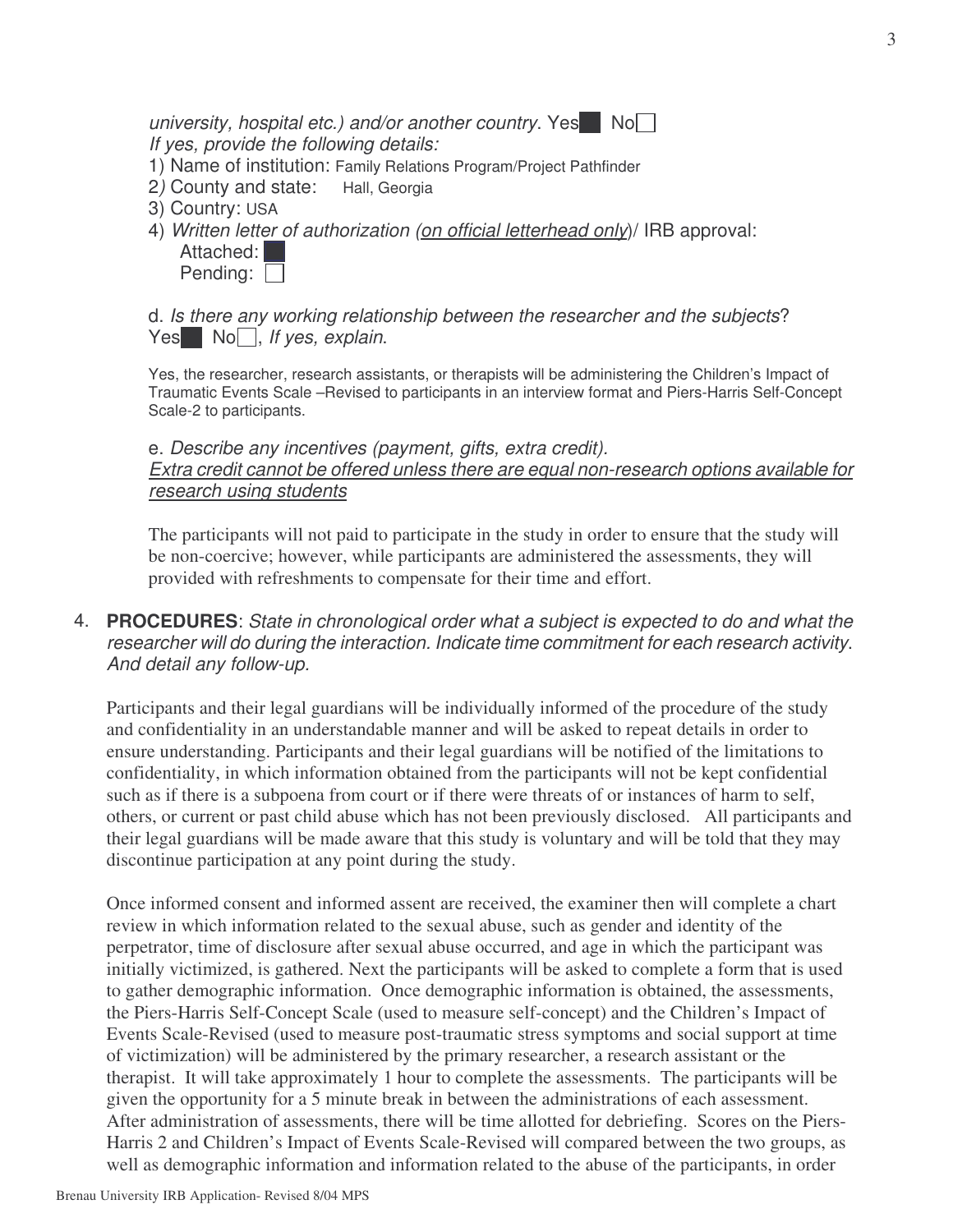to determine differences between sexual abuse victims and victims who become sexually abusive.

*Duration of participation in the study: \_\_\_\_ Months No. of testing/training sessions:\_1\_\_\_ Length of each session:\_1 hr\_\_\_\_*

# 5. *Check all other materials that apply and are attached:*

Interview protocol Debriefing Statement  $\Box$  Recruitment flyers or advertisements  $\Box$ Consent/Assent forms Photo/Video release on consent form  $\Box$ *If no consent documents are attached, justify this omission under Q. 8*

6. RISK: Detail risks to a subject as a result of data collection and as a direct result of the *research and your plans to minimize them and the availability and limits of treatment for sustained physical or emotional injuries.*

*NOTE: REPORT INCIDENTS CAUSING DISCOMFORT, STRESS OR HARM TO THE IRB IMMEDIATELY!*

a. **CURRENT RISK**: *Describe any psychological, social, legal, economic or physical discomfort, stress or harm that might occur as a result of participation in research. How will these be held to the absolute minimum*?

The questions presented may involve sensitive issues and could cause feelings of discomfort. If the questions should cause feelings of discomfort, the therapists who administer the assessments will be available when the participants complete the assessments for any aftercare/counseling that the participants may need in order to address the participants' concerns/feelings of discomfort.

b**. FUTURE RISK**: *How are research participants to be protected from potentially harmful future use of the data collected in this project? Describe your plans to maintain confidentiality, including removing identifiers, and state who will have access to the data and in what role. Justify retention of identifying information on any data or forms*.

DO NOT ANSWER THIS QUESTION WITH "NOT APPLICABLE"! Anonymous Confidential *Check one only and explain below.*

To ensure that all of the participants' names will be kept confidential all forms and assessments will be kept in a locked filing cabinet during the study, with only the researcher and the participants' therapists having access to the data. The researcher will use data in order to run comparison analyses and the therapists will have access to the data in order to incorporate information obtained into treatment. No identifiable information will be included in the study, such as the location of the study or the program in which the study will take place. All forms and assessments will be destroyed after the completion of the study.

Audio-taping  $\Box$  Video-taping  $\Box$  Pictures  $\Box$ 

*If taping, how will tapes be securely stored, who will have access to the tapes, will they be publicly disseminated and when will they be erased or destroyed? Justify retention*.

7. **BENEFIT**: *State the benefits to individuals and humankind. Potential benefits of the research should outweigh risks associated with research participation*.

a. *Identify benefits of the research for participants, e.g. course credit, educational benefits*:

Information obtained from assessments of the participants will be shared with participants' therapists in written format after the completion of the scoring of the assessments. This will enable therapists to integrate the results into the treatment of the participants.

b. *Identify any potential benefits of this research for humankind in general, e.g. advance*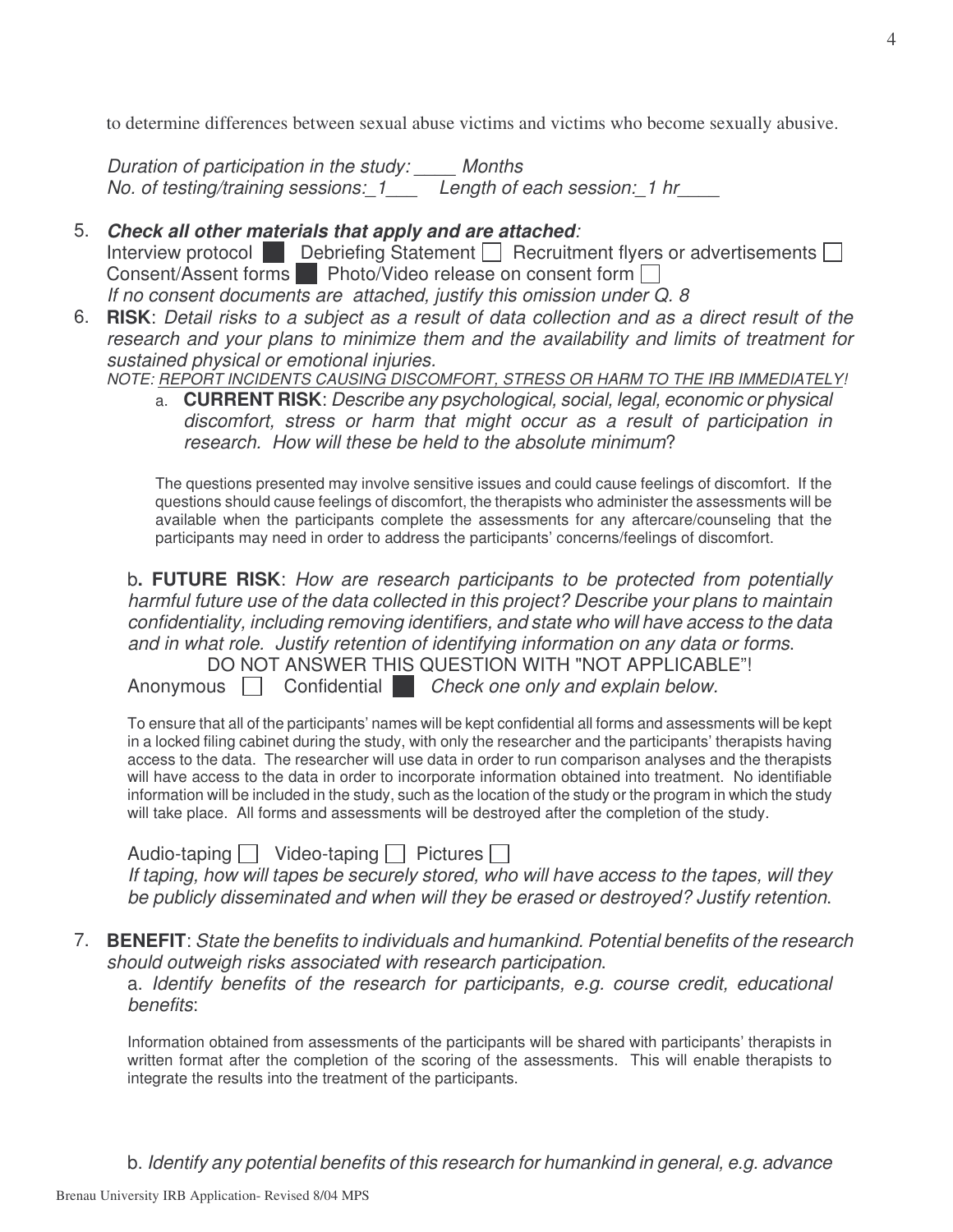*our knowledge of some phenomenon or help solve a practical problem*.

This research will serve to increase knowledge about what circumstances increase the likelihood that a child sexual abuse victim will sexually perpetrate against others. Also, it will be used to identify variables that can be focused on in treatment to prevent of child sexual abuse victims from becoming sexually abusive towards others.

#### 8. **CONSENT PROCESS:**

a. *Detail how informed consent will be obtained from all research participants and, when applicable, from parent(s) or guardian(s*).

Participants and their legal guardians will be individually informed of the procedure and purpose of the study and confidentiality in an understandable manner and will be asked to repeat details in order to ensure understanding. They will also be informed of the risks and benefits of participation. Participants and their legal guardians will be notified of the limitations to confidentiality, in which information obtained from the participants will not be kept confidential such as if there is a subpoena from court or if there were threats of or instances of harm to self, others, or current or past child abuse which has not been previously disclosed. Also, participants and their legal guardians will be made aware that the assessment results will be given to their therapist in order to integrate results into treatment and that their participation in the study will not affect their ability to continue in treatment. All participants and their legal guardians will be made aware that this study is voluntary and will be told that they may discontinue participation at any point during the study.

Request for waiver of signed consent using data sets  $Yes \cap No$ 

*If yes, a full explanation must be submitted for approval, including assurance that risk to the participant will be minimal*. *Also submit a consent script that will be used in lieu of a form.*

### b. Deception Yes<sup>
No</sup>

*If yes, describe the deception, why it is necessary, and how you will debrief them. The consent form should include the following statement: "In order to make this study a valid one, some information about my participation will be withheld until completion of the study."*

### 9. **VULNERABLE PARTICIPANTS:** Yes No

Minors Prisoners  $\Box$  Pregnant women/fetuses  $\Box$  Elderly  $\Box$ 

Immigrants/non-English speakers **■** Mentally/Physically incapacitated ■ Others ■ List *below*.

*Outline procedures to obtain their consent/assent to participate. Describe the procedures to be used to minimize risk to these vulnerable subjects.*

Participants will be explained the procedure and purpose of the study, as well as the risks and benefits of participation. They will also be informed that the study is completely voluntary and that they are able to discontinue participation at any time throughout the study. Also, they will be made aware that participation in the study does not affect their ability to continue in therapy. They will be informed of limitations to confidentiality. Participants will be asked to repeat details of the study in order to ensure understanding before having participants sign informed assent. In addition, informed consent will be obtained from the parents of potential participants.

10 **ILLEGAL ACTIVITIES:** (illegal drug use, prostitution, undocumented immigrants, etc)